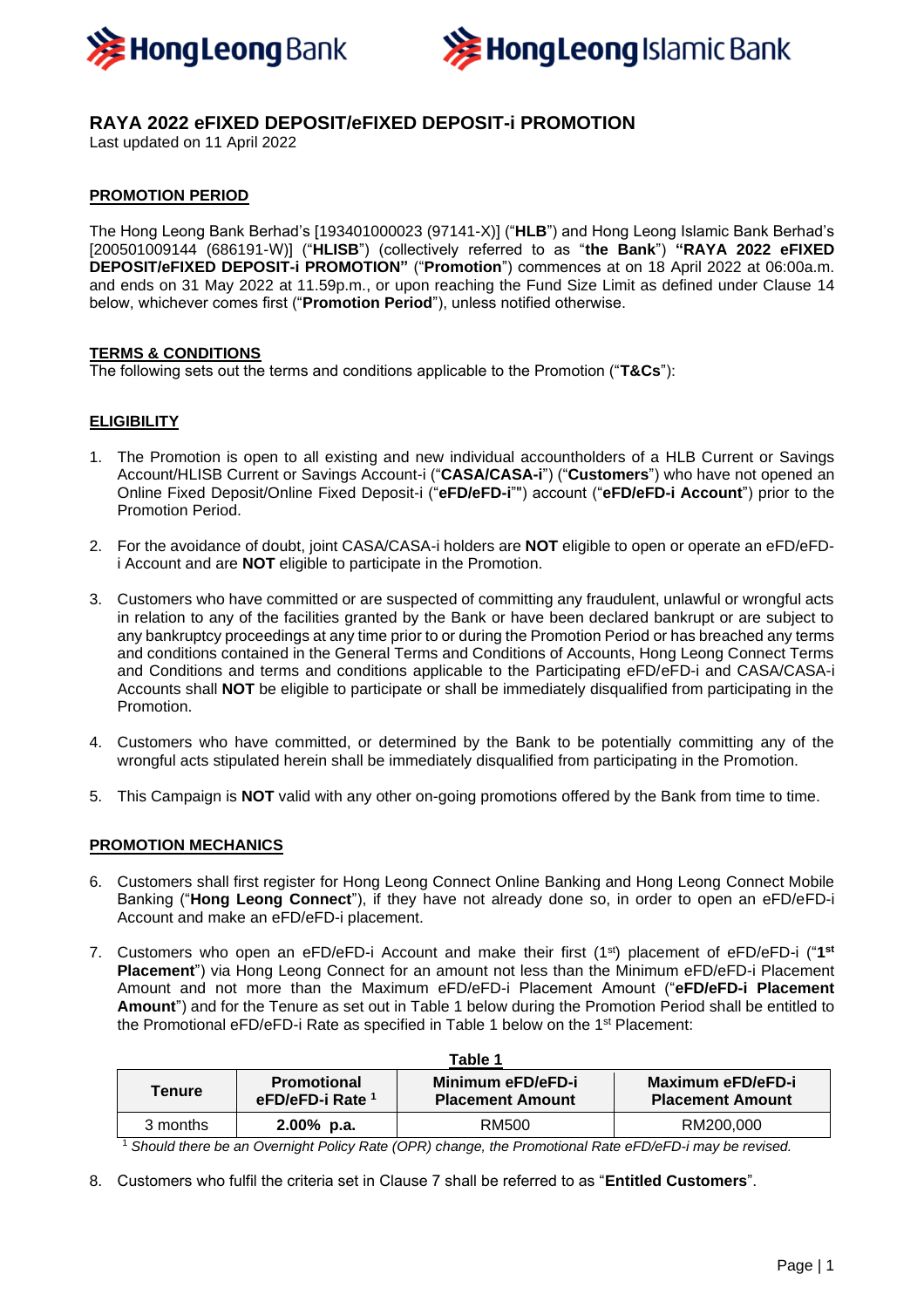



- 9. The first two thousand five hundred **(2,500)** Entitled Customers shall be entitled to an additional **Ringgit Malaysia Ten (RM10) Shopee e-voucher** ("**Reward**") on a first come, first-served basis. The Entitled Customers are required to maintain a valid email address with the Bank and are entitled to a maximum of one (1) Reward only during the Promotion Period.
- 10. For the purpose of this Promotion, the funds for the eFD/eFD-i Placement Amount must be from another bank and transferred via Financial Process Exchange ("**FPX**"). FPX is a secure online payment method that facilitates interbank transfer of funds, facilitated by Payments Network Malaysia Sdn. Bhd. ("**PayNet**"). Further details pertaining to FPX can be found at https://www.paynet.my/business-fpx.html
- 11. The Promotional eFD/eFD-i Rate is applicable to the 1st Placement and for the Tenure only. Any autorenewal of the principal eFD/eFD-i Placement Amount thereafter upon the expiry of the Tenure shall be at the prevailing eFD/eFD-i board rates.
- 12. The maximum deposit amount per transaction via FPX transfer is **Ringgit Malaysia Two Hundred Thousand (RM200,000)**, subject to such prescribed maximum amount/limit of transfer in the Entitled Customers' individual internet banking maintained with the relevant bank.
- 13. The processing of placement of eFD/eFD-i may take up to two (2) working days and the effective date of the placement of eFD/eFD-i shall be the date the Bank successfully completes the placement process. The Bank shall not be responsible for any delay or any losses which the Entitled Customers may incur due to the time taken to process the placements.
- 14. The eFD/eFD-i placement can only be made through Hong Leong Connect between 6:00 a.m. and 12:00 midnight, seven (7) days a week, or during such hours and days as stipulated by the Bank at Hong Leong Connect and shall be processed on a first come, first-served basis. For the avoidance of doubt, the eFD/eFD-i placement must be submitted by 12:00 midnight in order for the placement to be accepted.
- 15. The fund size limit for this Promotion is **Ringgit Malaysia One Hundred and Fifty Million (RM150,000,000)** only ("**Fund Size Limit**").
- 16. In the event the Fund Size Limit is reached, the eFD/eFD-i Placement Amount which exceeds the prescribed Fund Size Limit shall be subject to the prevailing eFD/eFD-i board rates.
- 17. Upon maturity, the principal eFD/eFD-i Placement Amount shall be auto-renewed at the prevailing eFD/eFD-i board rates respectively or auto-withdrawn and credited to the Nominated CASA/CASA-i, based on the option selected by the Entitled Customers upon placement.
- 18. In the event the eFD/eFD-i Placement Amount is withdrawn prior to the maturity of the Tenure, whether wholly or partially, no interest/profit shall be payable on such premature withdrawals amounts of eFD/eFDi, regardless of the number of completed months at the time of premature withdrawal.
- 19. The Bank reserves the right to deduct and debit an amount equivalent to the interest/profit paid to the Entitled Customers in respect of the eFD/eFD-i Placement Amount which is prematurely withdrawn from the principal eFD/eFD-i Account.
- 20. Customers with eFD-i products shall be deemed to have agreed to waive his/her right to claim the full selling price for any withdrawal of eFD-i before the maturity date.
- 21. Subject to Clause 18 herein, partial withdrawal of eFD Placement Amount is allowed in multiples of **Ringgit Malaysia One Thousand (RM1,000)** only. However, in the event the eFD Placement Amount is less than **Ringgit Malaysia Five Thousand (RM5,000)**, no partial withdrawal is allowed for that particular account.
- 22. Subject to Clause 18 herein, partial withdrawal of eFD-i Placement Amount is allowed in multiples of **Ringgit Malaysia One Thousand (RM1,000)** only. However, in the event the eFD-i Placement Amount is less than **Ringgit Malaysia Three Thousand (RM3,000)**, no partial withdrawal is allowed for that particular account.
- 23. eFD/eFD-i Placement Amount shall **NOT** be used as collateral for the purpose of securing any credit facility obtained or to be obtained by the Entitled Customers with the exception that the eFD Placement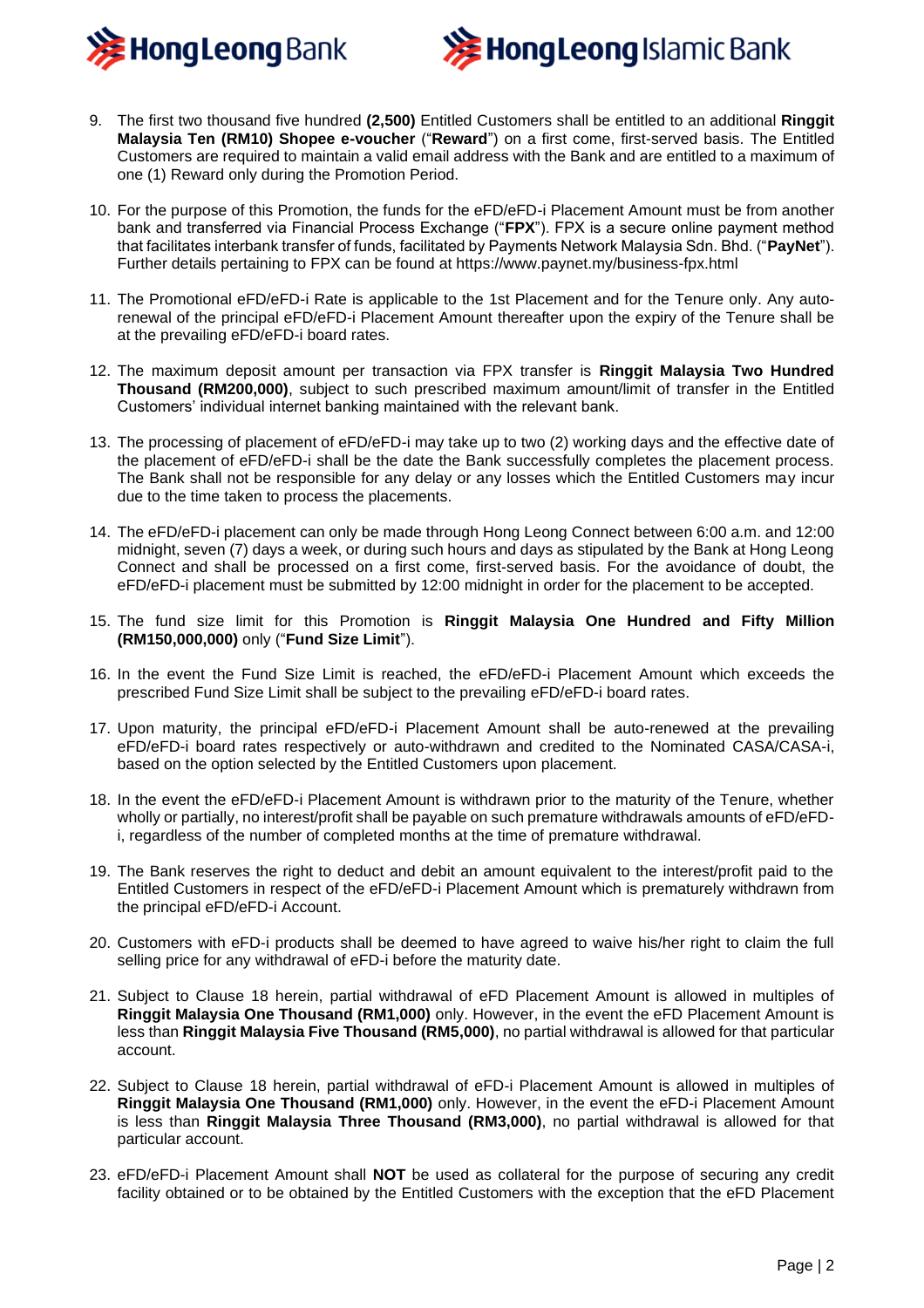



Amount can be used as collateral to secure the conventional Credit Card(s) (i.e., Credit Card(s) issued by HLB) with the Bank. For such pledging arrangement, the Entitled Customers shall refer to the Secured Credit Card with Fixed Deposit product page.

#### **REWARD FULFILLMENT**

- 24. The Reward will be awarded to the first two thousand five hundred (2,500) eligible Entitled Customers based on the successful placement date and time (Malaysia Date and Time) in the Bank's records.
- 25. Each eligible Entitled Customer is only entitled to a maximum of one (1) Reward regardless of the number of eFD/eFD-i placement(s) made throughout the Promotion Period.
- 26. The Reward will be sent to eligible Entitled Customer's valid email address registered with the Bank no later than 31 August 2022. If the eligible Entitled Customer's email address is not updated, the Reward will be deemed as not being able to be fulfilled and would be null and void as of 31 August 2022.

#### **GENERAL**

- 27. By participating in the Promotion, the Customers agree:
	- (i) to have read, understood, accept and to be bound by the T&Cs herein, General Terms and Conditions of Accounts, terms and conditions applicable to eFD/eFD-i and CASA/CASA-i Accounts and Hong Leong Connect Terms and Conditions;
	- (ii) that the Bank's decision on all matters relating to the Promotion shall be final, conclusive and binding on all Customers;
	- (iii) to access HLB's websites at [www.hlb.com.my/](http://www.hlb.com.my/)HLISB's website at [www.hlisb.com.my](http://www.hlisb.com.my/) (collectively referred to as "**the Bank's Websites**") at regular intervals to view the T&Cs and ensure to be kept upto-date on any changes or variations to the T&Cs;
	- (iv) that the interest/profit earned is non-transferrable to any third (3rd party) and non-exchangeable for up-front credit, cheque or benefit-in-kind; and
	- (v) to be liable and shall personally bear all applicable taxes, government fees or any other charges that may be levied against them under applicable laws, if any, in relation to their participation in the Promotion.
- 28. The Bank reserves the right:
	- (i) to disqualify any Customer as the Bank may deem fit from participating in this Promotion;
	- (ii) to add, delete, suspend or vary any or all of the T&Cs contained herein or terminate the Promotion by way of posting on the Bank's Websites with prior notice, or in any other manner which the Bank deemed practical; and
	- (iii) to forfeit the interest/profit earned and/or the Reward in the event of non-compliance by the Entitled Customers of the T&Cs herein and/or the General Terms and Conditions of Accounts, terms and conditions applicable to Participating eFD/eFD-i and CASA/CASA-i Accounts and Hong Leong Connect Terms and Conditions.
	- (iv) to substitute the Reward with another reward of similar value at it deems fit by way of posting on the Bank's Websites, or in any other methods which HLB deem practical, in order to give a prior notice to the Entitled Customers.
- 29. The T&Cs herein, General Terms and Conditions of Accounts, terms and conditions applicable to Participating eFD/eFD-i and CASA/CASA-i Accounts and Hong Leong Connect Terms and Conditions shall be read as an entire agreement. In the event of any discrepancies, the specific T&Cs herein shall prevail to the extent of such discrepancy.
- 30. In the event of any discrepancy between the T&Cs herein and any advertising, promotional, publicity and other materials relating to or in connection with the Promotion, the final T&Cs on the Bank's Websites shall prevail.
- 31. The T&Cs shall be governed by and construed in accordance with the laws of Malaysia and the Customers agree to submit to the exclusive jurisdiction of the Courts of Malaysia.